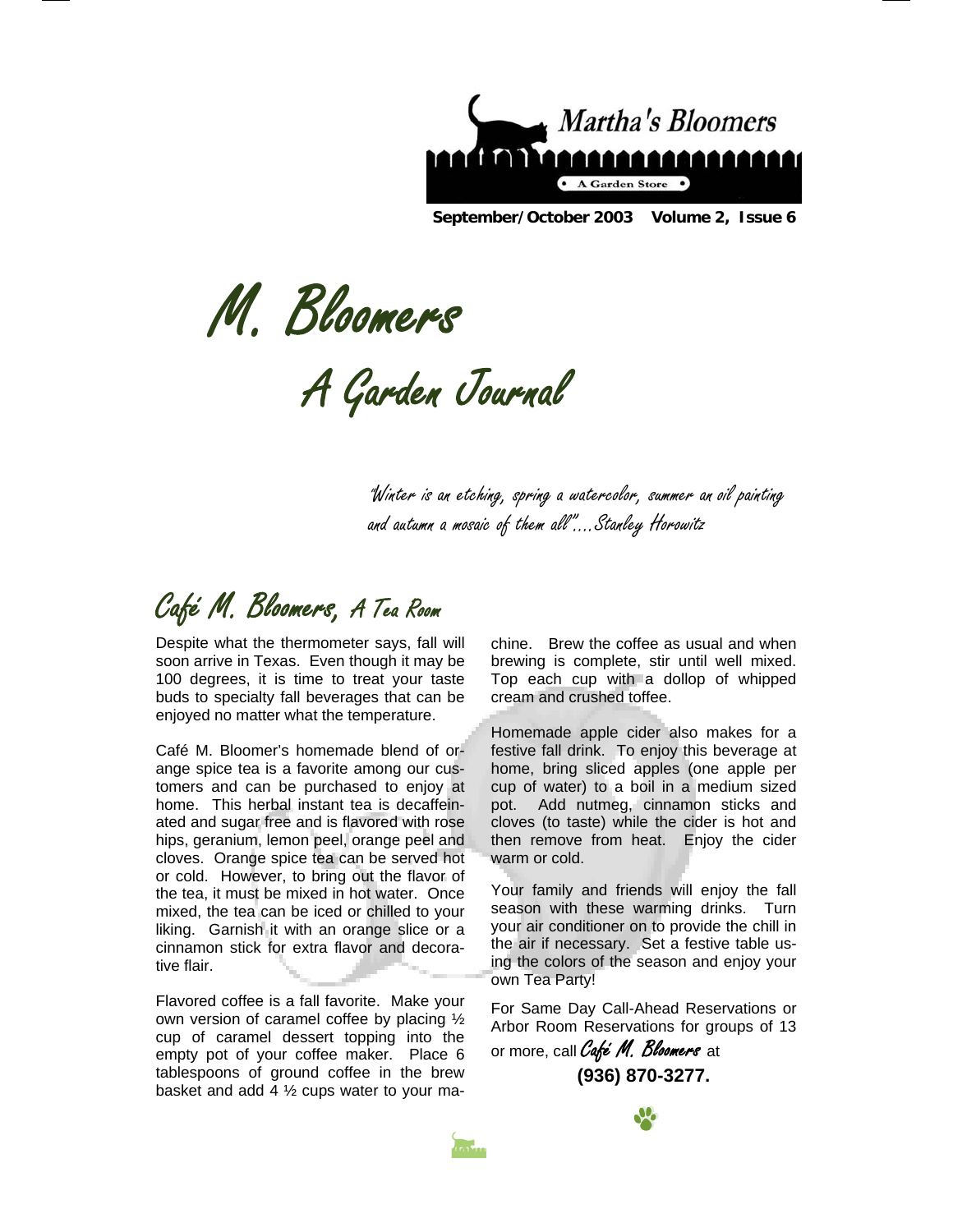### Decorating Tips…Tricia Barksdale, Petals 'n Bloomers

The Society of American Florists offers these tips for purchasing flowers:

**Be Spontaneous!** People may already be accustomed to receiving flowers on birthdays and anniversaries. (A word to the wise they will probably notice the absence of flowers on these occasions too!) However, flowers given for no other reason than "I was thinking of you today," make a great impact because they are unexpected.

**Don't Overlook Anyone!** A bouquet can express a range of emotions from romantic to friendly to something in between. Remember the unsung hero or behind-the-scenes worker to express your appreciation.

**Flowers are Never Boring!** With year-round flower production going on here, in South America and in Europe, more varieties than ever are available. This diversity coupled with the unique appeal of flowers means a bouquet can be given anytime without losing

its special charm. Your imagination and thoughtfulness can be seen in each arrangement.

**Try Something New!** More people are now aware of the multitude of flower varieties, and are fascinated to see them. Be distinctive for giving unusual flowers, colors, or design styles. It will not go unnoticed.

**Get More Bloom for the Buck!** Flower prices are largely based on supply and demand. Hence, roses peak on Valentine's Day, but are a great value in the summer.

Don't miss Tricia's seminar "Fall Decorations" on Sat., Sept. 13 at 11 am. Please register at **(936) 825-8577** or email: registration@MarthasBloomers.com.

> Send a Smile Any Day! Petals 'n Bloomers Florist **(936) 825-8577**

### Irrigation...David Smith, Landscaping..L.I. 5730

**Rain Sensors – Small Investment Pays Huge Dividend...**Numerous studies have shown that in Texas automatic sprinkler systems commonly use 30-50% more water than is generally needed by our landscapes. Much of this waste occurs in spring and fall when rainfall is high and plants require less water. This results in unnecessary high water bills, overly saturated soils, poor drainage and poor plant quality. Also, some water supplies used for landscape irrigation contains high levels of salts or other chemicals. This too can be detrimental to plant growth. There is a solution to eliminating unnecessary irrigation events. The solution is simple…install a rain shut-off sensor.

Rain shut off sensors are used in conjunction with your automatic sprinkler controllers to over-ride normal controller programming when rainfall occurs. Most rain sensors are adjustable and thus allow you to set the sensor to activate at a different rainfall amounts (1/8-inch, 1/4-inch, etc.). Rain sensors are available in many brands and models and can be purchased at all major

home and garden outlets for under \$50.00. Though slightly more expensive, wireless rain sensors are available through nearly all irrigation parts suppliers.

Installation is fairly simple. With a general understanding of electrical wiring, do-ityourselfers can install a rain sensor in a matter of minutes. Others may need assistance for proper installation. The most important thing to remember is to install rain sensors in a location free from obstructions, such as atop a privacy fence or house eave. *(Side Note: Please don't install inside a garage, under a tree or inside the sprinkler controller box. Yes … it does happen!!!)*

If you have an automatic irrigation system and no rain sensor, you could be wasting hundreds of dollars per year. Invest in a rain sensor, and put those savings into more plants! If you need assistance with installing a rain sensor or with your irrigation system in general, we can help.

**For Martha's Bloomers' Landscaping & Design, call (936) 825-7777, ext. 108.** 

"Autumn is a second spring when every leaf is a flower"....Albert Camus<br>And is a second spring when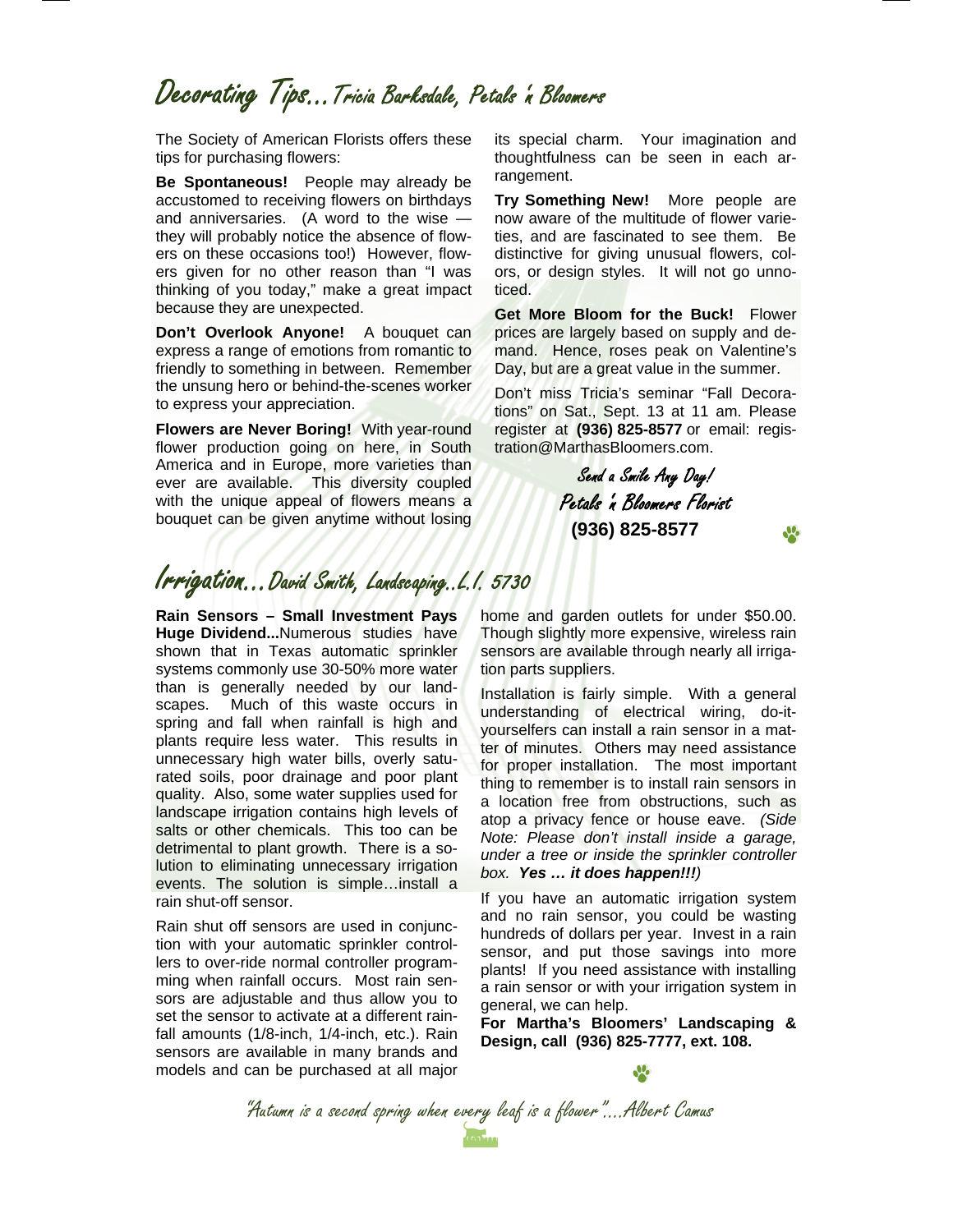# The Season's Best Plant...Gay Houston, Staff

Cuphea is well-known by many as the familiar Mexican or False Heather. It is a mounding plant with tiny, glossy green leaves and purple blooms. However, there are several other varieties available that will provide brilliant constant color in the spring, summer, and fall garden.

Two of our favorites at Martha's Bloomers are David Verity and Tricolor. They are both known as the cigar plant due to the shape of the bloom. David Verity is a bright orange and Tricolor is blue-purple, red, and white.

They are shrubby perennials that get about two to three feet tall. They bloom "all over" for a very long time and will come back in the spring. Planted now they will provide a lot of color and will be ready for another season next year. Watch for several other types we carry including the adorable "bat-faced" cuphea that stays fairly small, has bright green leaves, and purple and red blooms that look like a little "bat face". Giant cuphea and pink mist cuphea are often available and great garden plants. All love sun, heat, and once established are drought tolerant.

 $\frac{1}{2}$ 

Martha's Bloomers proudly sponsors GARDEN SUCCESS! with Doug Welsh every Thursday at Noon to 1 PM on KAMU-FM 90.9. Tune in and turn on to more Successful Gardening!

### New News...from the Store Front

The Stars are Bright at Martha's Bloomers! Whether you are born and raised in Texas, or are a recent "transplant", our new Texas Room will strike your fancy! The Texas Room is filled with stars of all kinds, candle holders, plant hangars, cabinet pulls and other "Texas" décor for your home, garden or office. For your 'out-of-state' visitors, surprise them with a special Texas memento to take back home with them.

And don't miss seeing some of our other new products...colorful enamelware dinnerware and cookware...**Wind Devas—Spiral Art Mobiles and Beaded Curtains and Windchimes.** 

### New News...from the Tea Room

### **New!! Same Day Call-Ahead Seating**!

For more convenient seating at Café M. Bloomers, try our new 30-minute call-ahead reservations for your group of four or less. For example, when leaving to come to the Café for lunch, just give us a call on the phone no more than 30-minutes before you plan to arrive. We will give you a reservation number and put your name on our table list. If you and your party arrive within 30-minutes, you will be seated in the order that your name is on the table list. If you or any of your party are delayed beyond 30-minutes, your name will be placed at the bottom of the list and you will be seated in that order. We hope that this new reservation service will mean less wait time for your table. **Call Café M. Bloomers at (936) 870-3277.** 

**Sorry, but we cannot seat any party until all guests have arrived.** 

We only accept advanced reservations for parties of 13 or more.

**"FALL IS FOR LANDSCAPING" Seminar Saturday, September 20th at 11:00 am**  Presented by Dr. Doug Welsh To register, Call (936) 870-4044 or email us at: registration@MarthasBloomers.com

"You can't hide your true colours as you approach the autumn of your life"

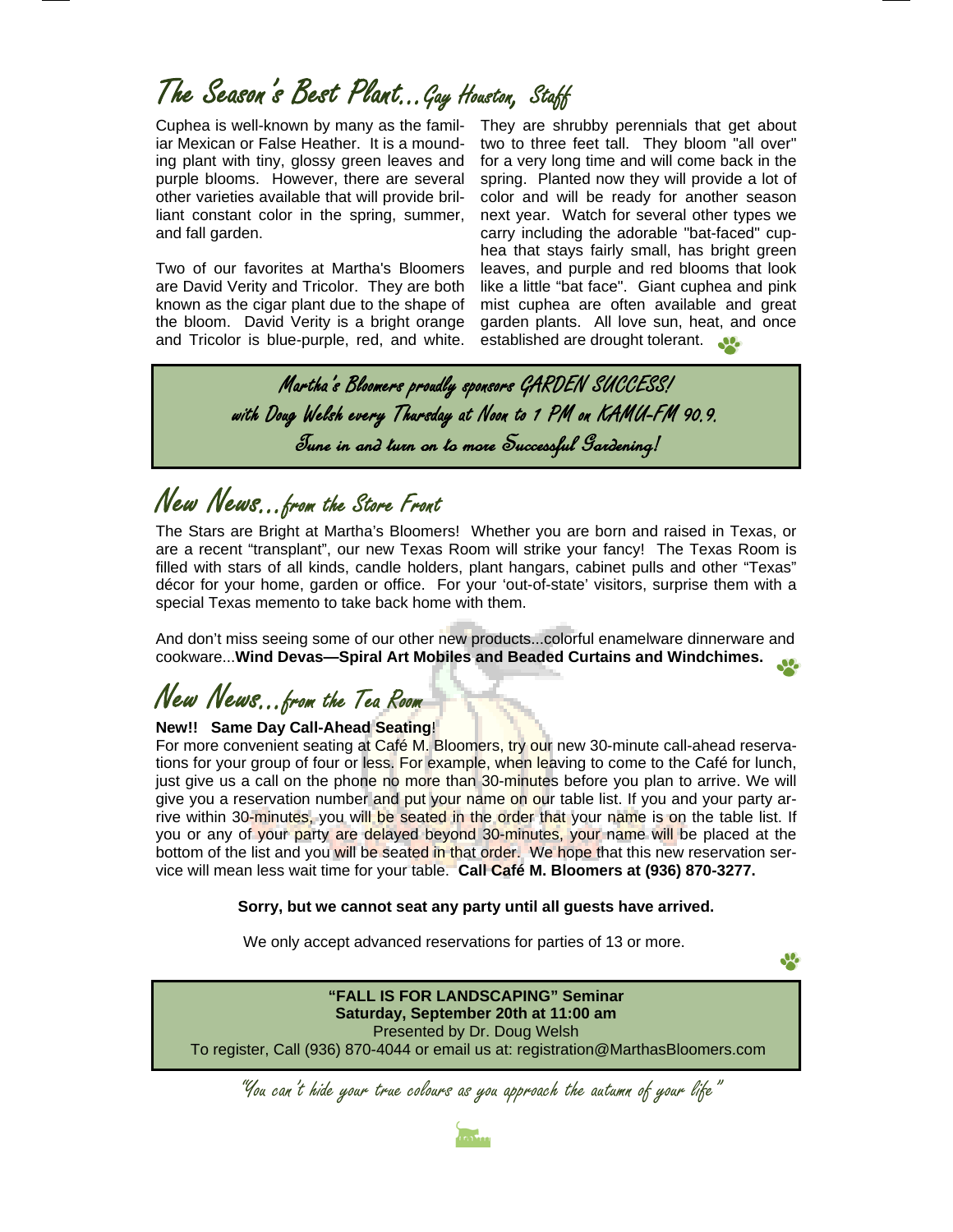Organic News...Sharon Murry, Staff

**Diatomaceous Earth...**Many "Natural Gardeners" have heard about and use Diatomaceous Earth or D.E. D.E. may be used in many different ways. D.E. is a non-toxic, natural product intended for use as an insect control. It is the fossil remains of microscopic one-celled marine algae called "diatoms". In the milling process, the diatom skeleton is cracked apart exposing microscopic silica needles that will scratch the thin waxy surface of many insects and cause them to lose their body fluids and die. The finished product is a fine powdery material that is easy to use and economical. D.E. is harmless to humans and warmblooded animals and will not harm earthworms. Note, as with any dusty material, when using D.E. for a long period of time, wear some kind of mask to prevent breathing in the dust. Since D.E. is safe, it can be used in many areas where chemicals are undesirable. Spread D.E. around areas infested with roaches, spiders, slugs, ants and other troublesome crawling insects. Dust your attic with a thin layer and behind or under your refrigerator, dishwasher and washer/dryer. Add 2% D.E. to animal or pet food to control mites and worms. Use D.E. in your plant foliar spray to deter grasshoppers. (Mix 4 oz D.E., 2 oz molasses, with 2 drops liquid soap per gallon of water. Adding 1 oz of orange oil and/or garlic-pepper tea makes a more potent deterrent. If you make your own orange oil, you can use 1 cup of it in this recipe.) Never spray your plants in direct sunlight. Also, you will have to re-apply D.E. after it rains. You may also dust D.E. around the base of your plants (indoor and outdoor). As the plant is watered or it rains, the D.E. will work its way to the roots and be used as a mineral supplement. D.E. used in swimming pool filters should not be used as a substitute for natural D.E.



 **Friday, Saturday & Sunday September 5-7 9 am to 6 pm. Primitive and American Antiques Garden and Home Décor** 

Somethng's Cooking...at Martha's Bloomers!

**What's Cooking at Martha's Bloomers...** Popular Houston culinary instructor Molly Fowler is returning to Martha's Bloomers this fall with great new menus for September and October classes! She teaches techniques and tips, incorporates fresh herbs, and demonstrates great new kitchen products as she entertains the group with her trademark traditions of delicious fun and *Entertaining With Ease*!

Don't Miss

Join us Friday, September 19 at 6:30 PM for "Fast, Fabulous Gourmet"! This demonstration-style cooking class features a Salad of Mixed Greens with Roquefort, Pears and Pecans with a Celery Vinaigrette, Pan-Seared Salmon with Champagne Shallot Sauce on Wilted Spinach, Creamy Lemon Rice, and a Luscious Almond Torte with Fresh Berries for dessert. On Tuesday, October 14 at 6:30 PM, Molly presents "A Cozy Fall Dinner for Friends" just in time for cooler weather! Enjoy learning and sampling recipes for Butternut Bisque, Spinach, Grapefruit and Avocado Salad with Blood Orange Vinaigrette, Marinated Pork Tenderloin with Apricot Sauce on Wild Rice, and Spiked Apple Crisp a la Mode.

You will sample every dish while enjoying wine or beer with your dinner. Everyone will take home a complete recipe packet and a multitude of new entertainment ideas! We received many requests for Molly's return after her hit summertime classes. We're sure you'll find her fall classes will help you as you plan your end-of-year get-togethers.

Join the fun! Limited seating. \$40 per person. Reservations confirmed by credit card are required. Call Café M. Bloomers at **(936) 870-3277.** 

"All gardeners live in beautiful places because they make them so"...Joseph Joubert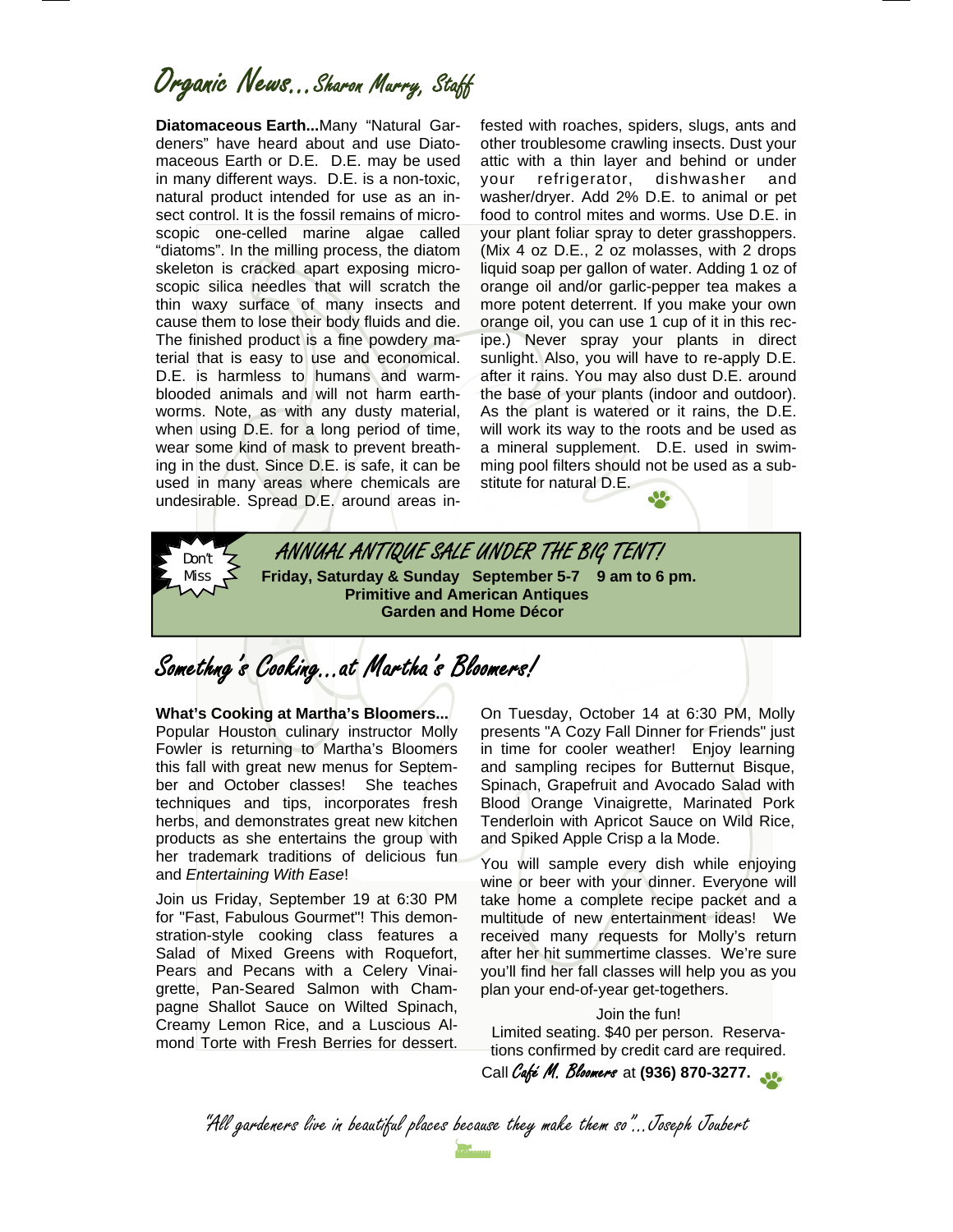### Ask Martha & Bloomer

### **Dear Martha,**

How can *I* attract ladybugs to my garden?

**Bloomer here...**Their favorite food is aphids, but they also eat scale, mealy bugs and mites. Plants such as cosmos, coreopsis, scented geraniums and even dandelions will attract them.

#### **Dear Bloomer,**

I purchased some ladybugs at Martha's Bloomers, when is the best time to release them?

**Martha here....**Only release ladybugs after sun-down or before sun-up and after the area has been watered. Ladybugs navigate by the sun. In the evenings and early mornings they tend to say put.

**Plan your Business or Personal Festive Holiday Gala at** Café M. Bloomers**. Special Menus, Wine and Beer.** 

**Contact Pamela Hays at** Café M. Bloomers **to discuss the various dinners available this holiday season. Call Now—We are already booking! (936) 870-3277** 

## Herbs of Fall - Ann Wheeler, Log House Herb Farm

**Herbs in the Fall Kitchen Garden...**In September, summer's lethargic gardener can be transformed into a whirling dervish of planning and planting. First, there's just a hint of coolness in the early morning, along with a few leaves drifting down and nostalgic recollections of the first day of school. Then along comes October, and magic happens once again.

But while September swelters, it's good to stand in a shady spot and plan your fall and winter kitchen garden, which includes herbs for the cooking pot.

Basil can still be planted for several weeks

"Plan your fall and winter kitchen garden, which includes herbs for the cooking pot"

with a productive harvest that can be preserved with oil in a rich paste and frozen in freezer bags for a delightful whiff and taste of summer on

any chilly day.

And coming along soon will be cool season classic annuals—parsley, dill, cilantro, chervil, lovage and others. But because September is often the Fahrenheit twin of August, their appearance in the best nurseries may be delayed a bit. Don't give up—it's only that nature's schedule doesn't always match the gardener's!

Perennial favorites like lemon balm, catnip, marjoram, oreganos, the rosemary, thyme, and sage varieties, and the lavenders also begin showing up during September and October.

Planning your fall kitchen herbs may involve estimating how much space will remain after summer's debris is cleared away. You must decide how much room you'll want for fall vegetables, and which herbs are culinary companions to the vegetables you'll grow.

You might begin by making a Martha's Bloomers' herbal wish list. Bring it to the nursery with you. Then as the various herbs become available, you'll remember to buy your old favorites as well as new herbs you want to try.

Enjoy the October magic this year by planning and planting the best ever herbal kitchen garden. The rewards will continue through our mostly mild winters and carry you through to the exhilaration of a new spring season.

What a splendid thing...the never-ending cycle of the garden!

Don't miss Ann Wheeler's free seminar, "Falling for Herbs", at 11 am Sat., Sept. 27. For reservations call **(936) 870-4044** or email: registration@MarthasBloomers.com.

"Autumn—the reprieve from Summer"...Mike Garofalo